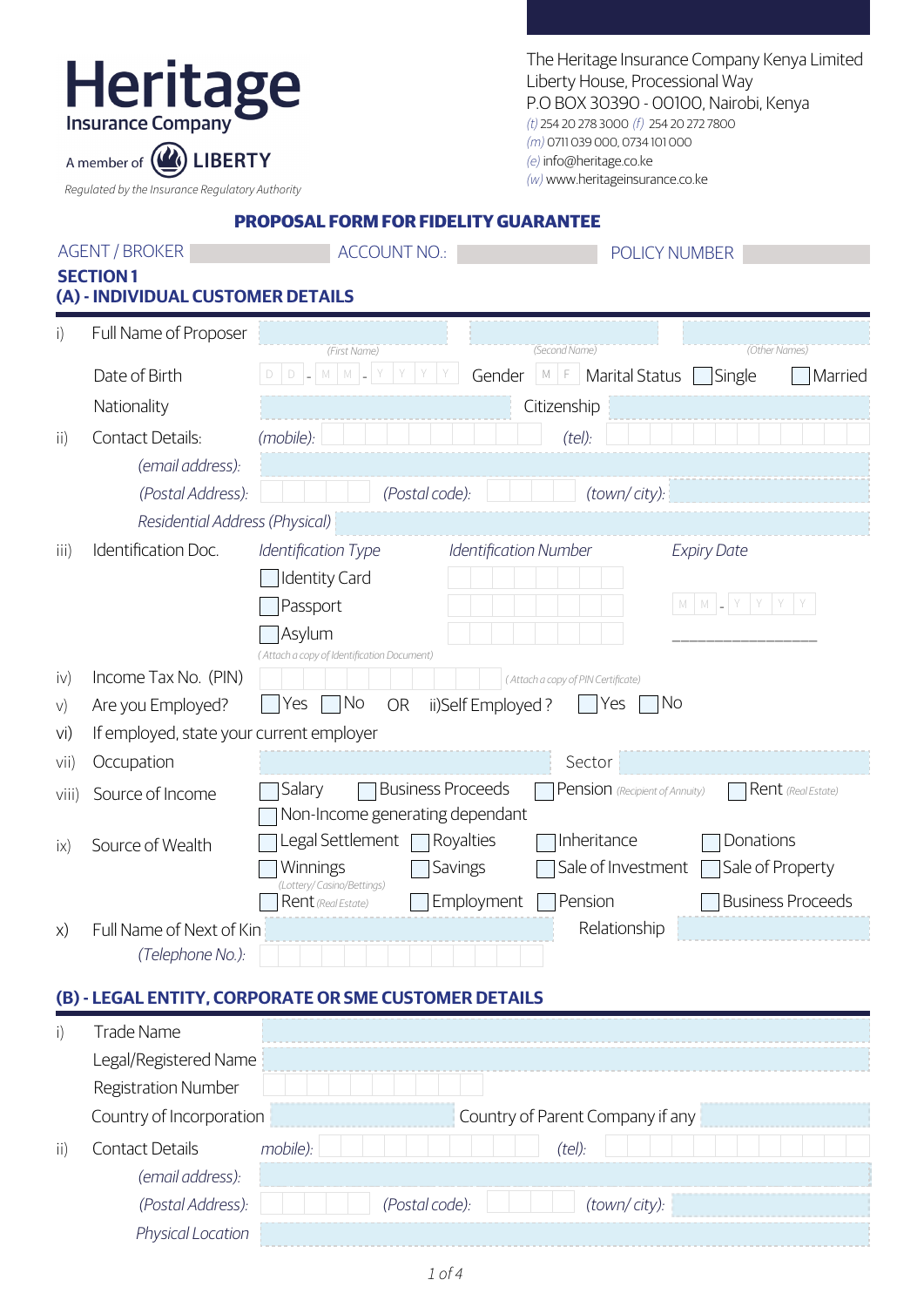| Nature of Business<br>iii)<br>Income Tax No. (PIN)<br>iv)<br><b>Beneficial Owner</b><br>V)<br>Source of Income<br>Vi)<br>Source of Wealth<br>vii)                                                                                                                                                                                                                                                                                                                                                                                                                                                                                                                   | Sector<br>(Attach a copy of PIN Certificate)<br>(Attach CR12)<br><b>Business Proceeds</b><br>Donations<br>Government Funding<br>Rent (Real Estate)<br>Royalties<br>Savings<br>Interest<br>Legal Settlement<br>Court Order<br>Sale of Property<br>Sale of Investment<br>Shareholders Contribution<br>Government Funding [                                                                                             |  |  |  |  |
|---------------------------------------------------------------------------------------------------------------------------------------------------------------------------------------------------------------------------------------------------------------------------------------------------------------------------------------------------------------------------------------------------------------------------------------------------------------------------------------------------------------------------------------------------------------------------------------------------------------------------------------------------------------------|----------------------------------------------------------------------------------------------------------------------------------------------------------------------------------------------------------------------------------------------------------------------------------------------------------------------------------------------------------------------------------------------------------------------|--|--|--|--|
| <b>PLEASE ANSWER EACH QUESTION</b><br>1. Does the schedule overleaf comprise all employees?<br>If NO, state reason for exceptions:                                                                                                                                                                                                                                                                                                                                                                                                                                                                                                                                  |                                                                                                                                                                                                                                                                                                                                                                                                                      |  |  |  |  |
| If NO, State details:                                                                                                                                                                                                                                                                                                                                                                                                                                                                                                                                                                                                                                               | 2. Is the sum insured requested herein the only security in respect of these employees?                                                                                                                                                                                                                                                                                                                              |  |  |  |  |
| The systems of check set out below are the minimum requirements normally acceptable to the insurer. Place a tick<br>in the "YES" box where you carry out the requirements at present or you agree to carry out the required procedure<br>as from the date of commencement of cover. Where your procedure differs from that stated below give details of<br>variations. Independent checks stated in 4, 5, 8 and 9 must be carried out by a principal or employees senior to the<br>person normally responsible for the statement of account or stock.<br>3. Employees are required to render a statement of money received and to reconcile accounts for which they |                                                                                                                                                                                                                                                                                                                                                                                                                      |  |  |  |  |
| are responsible.<br>a) Travellers and Collectors AT LEAST WEEKLY                                                                                                                                                                                                                                                                                                                                                                                                                                                                                                                                                                                                    |                                                                                                                                                                                                                                                                                                                                                                                                                      |  |  |  |  |
| b) All other employees AT LEAST MONTHLY<br>4. Such statements and accounts are independently checked AT LEAST MONTHLY against money<br>actually received?<br>5. The cash books are independently balanced and reconciled with the Bank statements, Receipt<br>counter foils and Vouchers AT LEAST MONTHLY.<br>6. All books are balanced and checked by professional auditors AT LEAST ANNUALY                                                                                                                                                                                                                                                                       |                                                                                                                                                                                                                                                                                                                                                                                                                      |  |  |  |  |
| 7. Accounts and reminders are prepared and sent sirect to customers independently of staff (including travellers<br>and collectors normally responsible for collection of monies) AT LEAST MONTHLY                                                                                                                                                                                                                                                                                                                                                                                                                                                                  |                                                                                                                                                                                                                                                                                                                                                                                                                      |  |  |  |  |
| <b>PLEASE ANSWER ALL QUESTIONS:</b>                                                                                                                                                                                                                                                                                                                                                                                                                                                                                                                                                                                                                                 |                                                                                                                                                                                                                                                                                                                                                                                                                      |  |  |  |  |
| 8.                                                                                                                                                                                                                                                                                                                                                                                                                                                                                                                                                                                                                                                                  | No<br>a) Traveller's and Collectors' Stocks are independently checked AT LEAST MONTHLY<br>Yes<br>b) Bar Stewards' stock is independently checked AT LEAST MONTHLY<br>No<br>Yes<br>c) Other Stocks are checked AT LEAST ANNUALLY<br>No<br>Yes<br>d) Surprise and spot checks on stocks are independently operated AT LEAST SIX times<br>per year at irregular intervals without prior notice to employees being given |  |  |  |  |
|                                                                                                                                                                                                                                                                                                                                                                                                                                                                                                                                                                                                                                                                     | No<br>Yes<br>9. National Hospital Insurance Funds cards or other cards .and documents of like nature<br>are checked AT LEAST MONTHLY to ensure that they have been stamped and that money<br>allocated for the purpose of such stamps has been properly used.<br>No<br>Yes                                                                                                                                           |  |  |  |  |

a) The wages sheets are checked independently of the employees making out the sheet to ensure that fictitious names and inflated amounts are not included.

■ Yes ■ No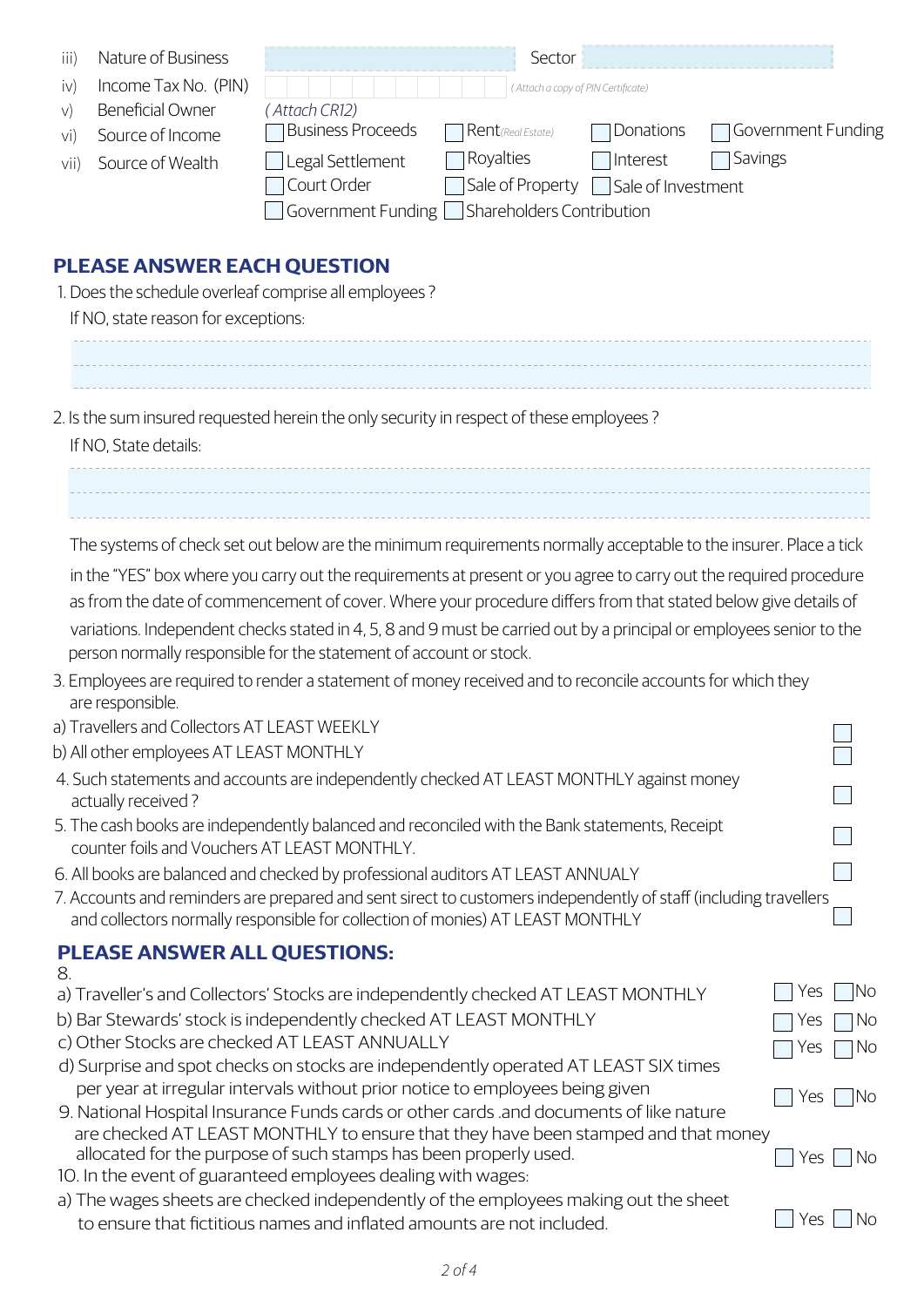| b) The wages cheques are signed and reconciled with the wages sheets by persons<br>not responsible for making out such sheets<br>11. In the event of guaranteed employees signing cheques, dual signatures and required<br>where the amount exceeds Sterling Pounds 250 or currency equivalent. | Yes<br>No.<br>No.<br>Yes |
|-------------------------------------------------------------------------------------------------------------------------------------------------------------------------------------------------------------------------------------------------------------------------------------------------|--------------------------|
| N.B If a cheque signing machine is operated a supplementary proposal form must be completed.                                                                                                                                                                                                    |                          |
| 12. Have there been any defalcations within the last 5 years<br>a) Money?<br>b) Stock?<br>If YES state how many and give the circumstances and amount of each :                                                                                                                                 | INo<br>Yes<br>INo<br>Yes |
| Has your system of check been improved to prevent any recurrence?<br>If YES state how                                                                                                                                                                                                           |                          |
|                                                                                                                                                                                                                                                                                                 |                          |
| 13. Have you ever proposed for Fidelity Guarantee to this or any other Insurer?<br>If YES state when, to whom and whether accepted or declined or and if accepted at what premium?                                                                                                              | No<br>Yes                |
| For a Schedule of Employees for whom Insurance is required - Refer to Page 5                                                                                                                                                                                                                    |                          |

Kindly provide your email address below: 14. The primary mode of delivery of your policy document and other official documents shall be via email.

## **CONSENT & DECLARATION**

I/We consent to The Heritage Insurance Company Kenya Limited:

- Collecting, using, disclosing, processing and/or storing my/our personal data for purposes that are relevant to my policy and as permitted by law; i)
- Collecting and sharing my personal data information in accordance with the privacy policy on its website (https://www.heritageinsurance.co.ke/): and ii)
- Transferring my/our personal data to their reinsurers and affiliated companies for purposes of insurance and as permitted by law. iii)

I/We hereby declare the truth and correctness of the above statements and particulars, and that my/our answers herein are in my/our full knowledge and have been written by me or with my full authority. I/We hereby agree that this Proposal and Declaration shall form the basis of the contract between me/us and the Heritage Insurance Company Kenya Limited.

| Proposer's<br>Signature<br>_____<br>____ |  | Jdle: |  |
|------------------------------------------|--|-------|--|
|------------------------------------------|--|-------|--|

*No liability (except for the period stated in the Insurer' over Note) is undertaken until the Proposal is accepted by the Insurer and the premium paid.*